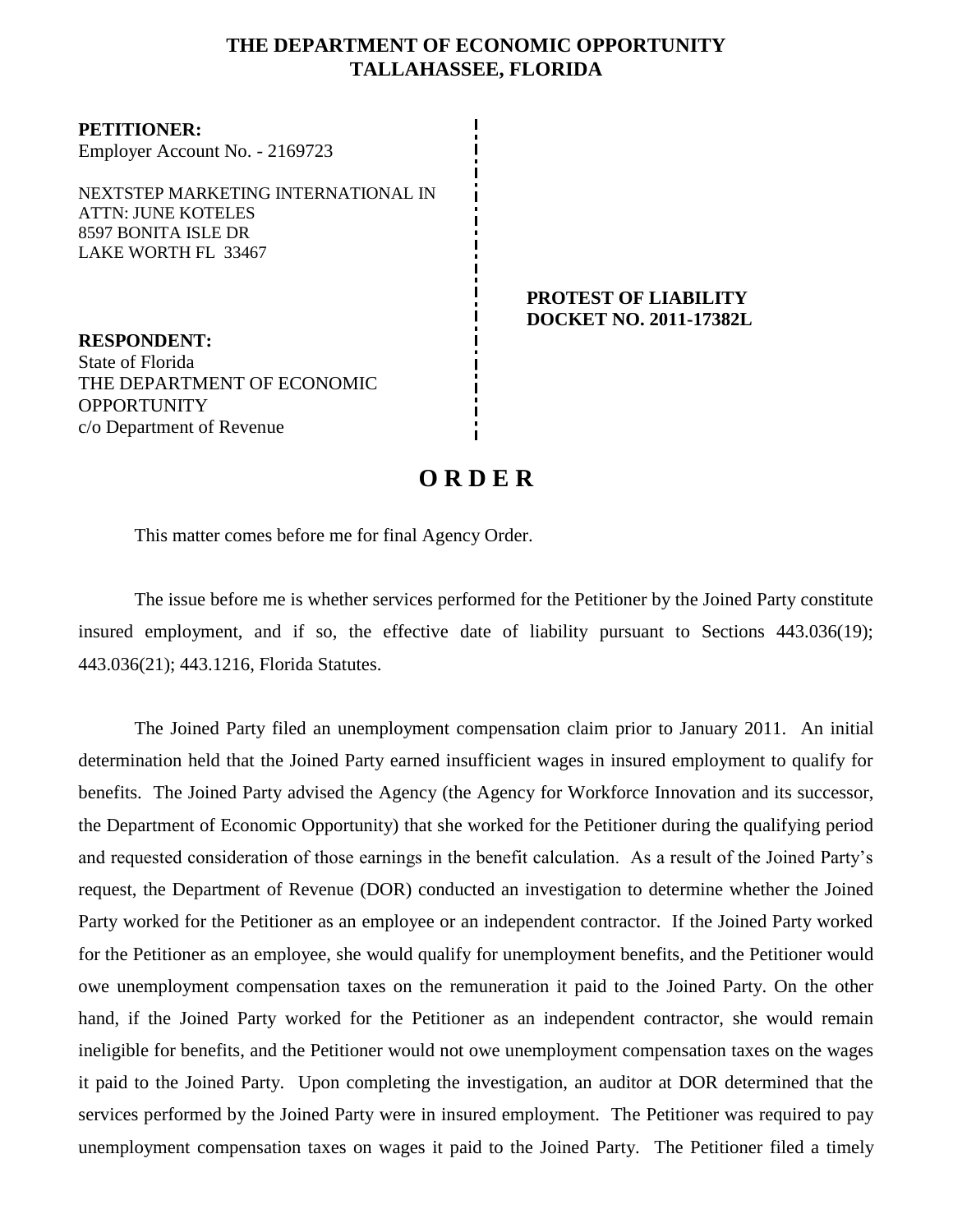protest of the determination.The claimant who requested the investigation was joined as a party because she had a direct interest in the outcome of the case. That is, if the determination is reversed, the Joined Party will once again be ineligible for benefits and must repay all benefits received.

A telephone hearing was held on June 14, 2011.The case was held as a consolidated hearing for docket numbers 2010-54782L and 2011-17382L.The Petitioner, represented by its president, appeared and testified. Six former data managers appeared as witnesses for the Petitioner. The Respondent, represented by a DOR Tax Auditor II, appeared and testified. The Joined Party for each case appeared and testified on her own behalf. The Special Deputy issued a recommended order on August 8, 2011.

The Special Deputy's Findings of Fact recite as follows:

- 1. The Petitioner is a corporation which operated a media consulting business from November 1996 until July 31, 2009. The business was operated from the home of the Petitioner's president. The Petitioner's clients included television, radio, newspaper, cable, and billboard companies. The Petitioner provided a variety of services to its clients to help the clients increase the clients' advertising revenue. The Petitioner used newspaper advertising data from various cities in providing the consulting services for the Petitioner's clients.
- 2. The Petitioner hired Joined Party Tracey Lee on or about June 19, 2000, to be a Data Manager. Data Managers were responsible for reviewing the advertisements published in various newspapers, measuring the advertisements, compiling data about the advertisements, and inputting the data into the Petitioner's computer system. Tracey Lee was trained by other Data Managers who were employed by the Petitioner. Tracey Lee was taught to use red ink pens to mark certain advertisements and blue ink pens to mark other types of advertisements. The Petitioner provided her with two boxes of red ink pens, two boxes of blue ink pens, an eighteen inch ruler, and an easel. Tracey Lee was required to provide her own computer and the Petitioner loaded the Petitioner's software on the computer. Tracey Lee performed the work from her own home.
- 3. The Petitioner determined that Tracey Lee would be paid \$200 per week for each newspaper that she was assigned to analyze. The Petitioner provided the newspapers. The Petitioner withheld payroll taxes from the pay and at the end of each year the Petitioner reported the earnings on Form W-2 as wages. No fringe benefits were provided with the exception of a Christmas bonus.
- 4. Joined Party Ashley Interlandi was hired by the Petitioner to be a Data Manager on or about December 1, 2003. At that time the Petitioner had approximately ten Data Managers who were employees of the Petitioner. Ashley Interlandi is the niece of Tracey Lee. Tracey Lee trained Ashley Interlandi in the same manner that she had been trained when she began her employment in 2000. The Petitioner provided the same tools, supplies, and computer software to Ashley Interlandi as had been provided to Tracey Lee. The Petitioner provided the newspapers. Taxes were withheld from the pay and at the end of 2003 the Petitioner reported the earnings on Form W-2 as wages. Ashley Interlandi was hired by the Petitioner under the same terms and conditions as Tracey Lee.
- 5. The Petitioner established a deadline each week, 5 PM on Thursday, for the Data Managers to complete the work and to upload the data. The Petitioner would then review the data that was uploaded and notify each Data Manager if there were any corrections to be made, such as spelling errors. The Data Managers were required to make the corrections unless it could be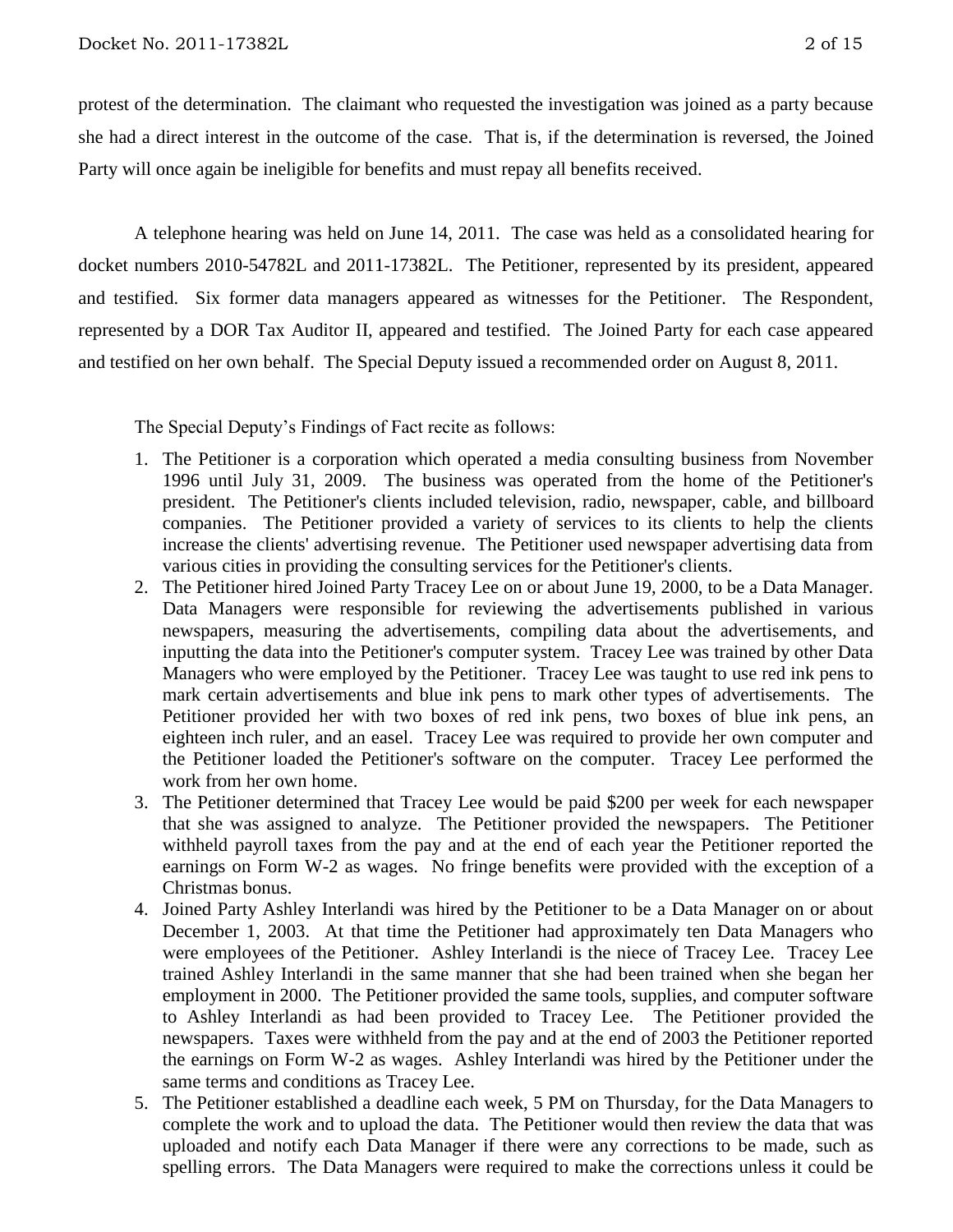shown that there was no error. The Data Managers were required to keep the newspapers for three months after the information was uploaded.

- 6. Some newspapers contained advertising supplements; however, it was a common occurrence that the supplements were missing from the newspapers that were delivered to the Data Managers. The Petitioner would not be aware if a Data Manager missed some of the advertisements in the newspaper. The Petitioner would be aware after reviewing the uploaded data if a Data Manager missed an advertising supplement. The Petitioner would contact the Data Manager so that the Data Manager could check the newspaper to see if the advertising supplement was present. If the supplement was missing the Petitioner would provide the supplement to the Data Manager.
- 7. Tracey Lee and Ashley Interlandi worked from their homes without direct supervision. They determined when to perform the work as long as the work was completed before the deadline. They were not required to track the hours worked or to report the hours to the Petitioner.
- 8. Effective January 1, 2004, the Petitioner decided to reclassify all of the Data Managers from employees to independent contractors. The only change in the terms and conditions of the work was that the Petitioner discontinued withholding payroll taxes from the pay. Beginning with 2004 the Petitioner reported the earnings of each Data Manager on Form 1099-MISC as nonemployee compensation.
- 9. In April 2006 the Petitioner created an *Independent Contractor Agreement* to be signed by the Data Managers. The Agreement did not represent any change in the duties, method of pay, or terms and conditions under which the work was performed. Ashley Interlandi signed the Agreement on April 17, 2006, and Tracey Lee signed the Agreement on April 25, 2006.
- 10. The *Independent Contractor Agreement* states that the term of the agreement is for a period of one year and that the Agreement will automatically renew each year unless written notice of non-renewal is provided by either party at least thirty days prior to the end of any one year term unless the Agreement was voluntarily terminated by either party by giving at least fourteen calendar days notice of termination, or unless the agreement was terminated by the Petitioner without notice for cause.
- 11. The *Independent Contractor Agreement* states that the Data Manager is responsible for performing certain services, including but not limited to: inputting of newspaper advertising data into the Petitioner's software and transferring the data to the Petitioner's FTP site to meet weekly and monthly deadlines; checking and correcting advertising data entered; contacting points of origination for newspapers to address shipping related issues; obtaining advertising rates from newspapers; accessing vendor source memberships for information and using that information to produce reports and graphs and inputting certain information obtained from those sources into the Petitioner's software; producing periodic reports for clients; creating instruction manuals, charts, and spreadsheets for both internal use and for use by the Petitioner's clients; creating training programs utilizing software purchased by the Petitioner; e-mailing reports and information to clients; helping clients and prospects; and being responsible for all other services requested by the Petitioner. The Agreement provides that the Data Manager shall act in good faith and devote as much time as is reasonably necessary to perform the responsibilities assigned from time to time by the Petitioner.
- 12. The *Independent Contractor Agreement* provides that the Petitioner will pay the Data Manager, for delivery of assigned services on or before the deadline, a regular, set gross amount on a bi-weekly basis, the amount of which will be subject to adjustment by the Petitioner, at the Petitioner's sole discretion, based on the workload and performance of the Data Manager. The Agreement provides that the Data Manager is not limited to working a forty hour workweek and is not entitled to additional compensation for any hours in excess of forty hours in a workweek. The Agreement states that it is understood that the Petitioner is not required to withhold taxes from any payment.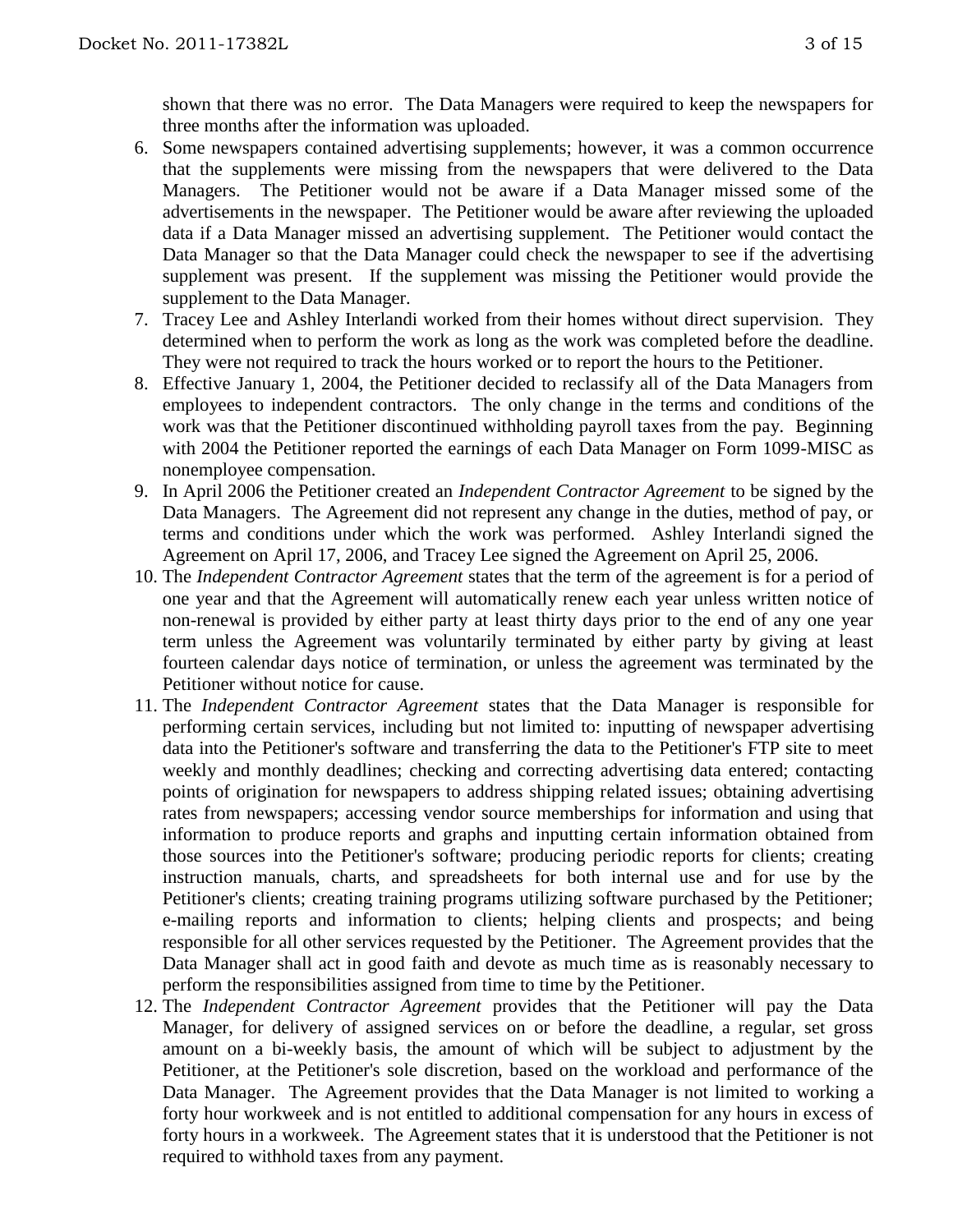- 13. The *Independent Contractor Agreement* provides that any inventions, developments, creative works, and useful ideas of any description resulting from or related to work performed for the Petitioner by the Data Manager, whether during regular business hours or not, which the Data Manager conceives or develops, either in whole or in part, either alone or jointly with others, during the term of the engagement with the Petitioner, will be the sole property of the Petitioner.
- 14. The *Independent Contractor Agreement* states that Agreement and all of the Data Manager's rights, duties, and obligations under the Agreement are personal in nature and shall not be assignable by the Data Manager. The *Independent Contractor Agreement* provides that during the Data Manager's engagement with the Petitioner, and for a period of twelve months after termination, the Data Manager shall not, without the authorized express written approval of the Petitioner, directly or indirectly own, manage, participate in or otherwise engage in any form or have any connection with any business which is in the business, in whole or in part or is in any way involved in the business, of supplying and/or marketing newspaper advertising data. The Agreement provides that the Data Manager may make passive investments in a competitive enterprise, the shares of which are publicly traded, provided that the Data Manager's holdings in such enterprise do not exceed five percent of the outstanding shares of stock of such enterprise.
- 15. The Data Managers were not required to notify the Petitioner if the Data Manager was ill or unable to work on any particular day unless the illness would prevent the Data Manager from meeting the deadline. In July 2007 Joined Party Ashley Interlandi was ill and was hospitalized. She was not able to meet the deadline and asked the Petitioner for permission to allow Joined Party Tracey Lee to perform the work for her. The request was granted.
- 16. For a period of time the Petitioner assigned to Joined Party Tracey Lee the responsibility of ensuring that all of the Data Managers received their assigned newspapers each week. The Petitioner paid additional money to Tracey Lee for performing that assigned duty. Subsequently, the Petitioner assigned that responsibility to another Data Manager. The Petitioner did not reduce the pay of Tracey Lee even though Tracey Lee was no longer responsible for performing that task.
- 17. The Petitioner assigned to Tracey Lee the responsibility of training several new Data Managers, including Ashley Interlandi. No additional pay was provided for training the Data Managers. The Petitioner also started a toll free twenty-four hour help line for the Petitioner's clients. The Petitioner told Tracey Lee that Tracey Lee had to be on-call twenty-four hours a day in case the Petitioner needed to contact Tracey Lee for information in regard to any call which the Petitioner received from a client on the help line, so that the Petitioner could respond to the client.
- 18. Neither Joined Party Tracey Lee nor Joined Party Ashley Interlandi had any occupational or business license, or liability insurance. Neither offered data management services to the general public or performed data management services for anyone other than the Petitioner. Even though both Tracey Lee and Ashley Interlandi were informed by the Petitioner in January 2004 that they had been reclassified by the Petitioner to be independent contractors, and although both Tracey Lee and Ashley Interlandi signed the Independent Contractor Agreement in April 2006, they believed that, at all times, they were employees of the Petitioner.
- 19. By certified letter mailed June 18, 2009, the Petitioner notified all of the Data Managers, including Joined Party Tracey Lee and Joined Party Ashley Interlandi, that the *Independent Contractor Agreement* was canceled effective July 17, 2009. The Petitioner ceased operations on July 31, 2009.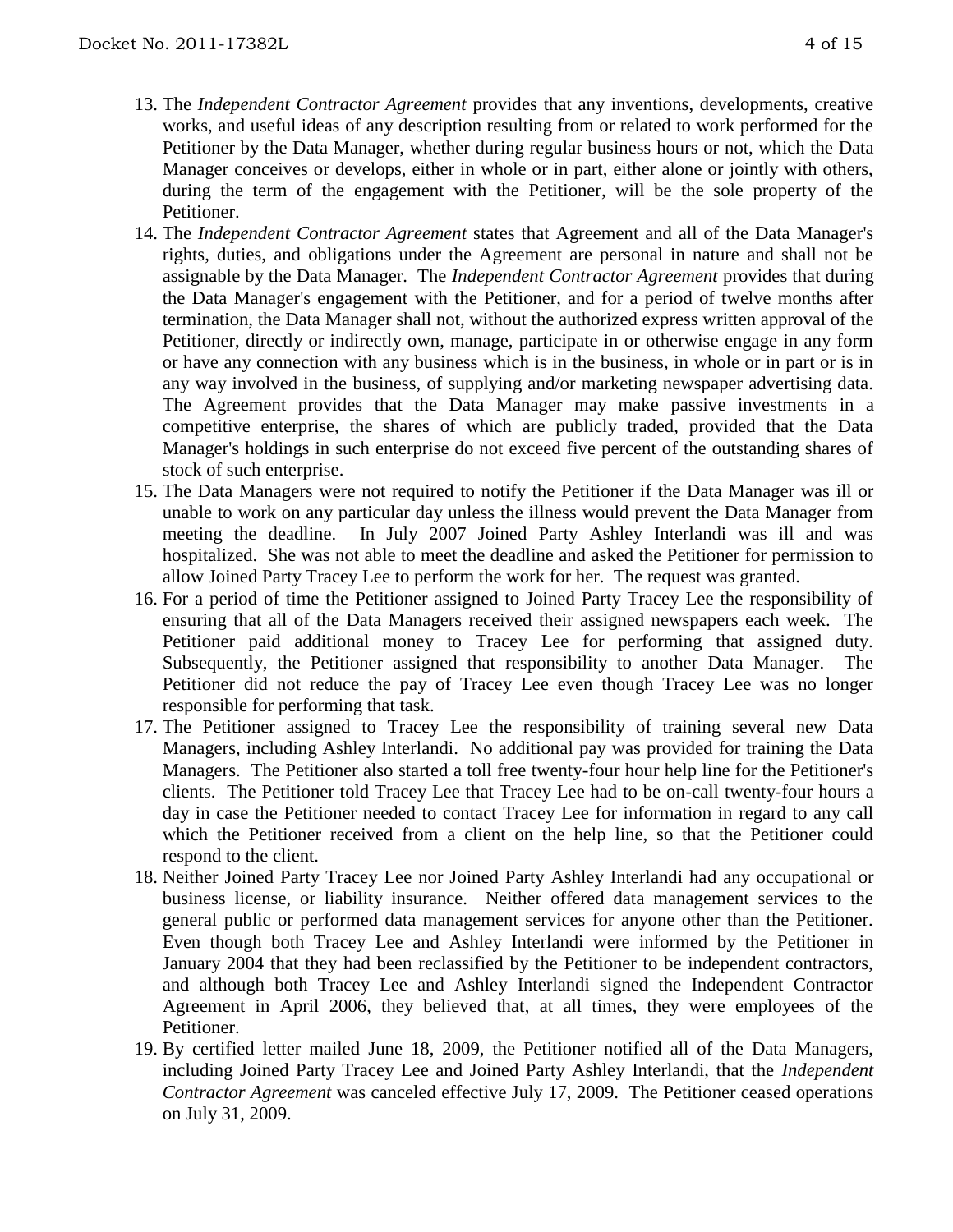Based on these Findings of Fact, the Special Deputy recommended that the determination be affirmed.The Petitioner's exceptions to the Recommended Order were received by mail on August 22, 2011. No other submissions were received from any party.

With respect to the recommended order, Section 120.57(1)(1), Florida Statutes, provides:

The agency may adopt the recommended order as the final order of the agency. The agency in its final order may reject or modify the conclusions of law over which it has substantive jurisdiction and interpretation of administrative rules over which it has substantive jurisdiction. When rejecting or modifying such conclusions of law or interpretation of administrative rule, the agency must state with particularity its reasons for rejecting or modifying such conclusion of law or interpretation of administrative rule and must make a finding that its substituted conclusion of law or interpretation of administrative rule is as or more reasonable than that which was rejected or modified. Rejection or modification of conclusions of law may not form the basis for rejection or modification of findings of fact. The agency may not reject or modify the findings of fact unless the agency first determines from a review of the entire record, and states with particularity in the order, that the findings of fact were not based upon competent substantial evidence or that the proceedings on which the findings were based did not comply with essential requirements of law.

With respect to exceptions, Section 120.57(1)(k), Florida Statutes, provides, in pertinent part:

The agency shall allow each party 15 days in which to submit written exceptions to the recommended order. The final order shall include an explicit ruling on each exception, but an agency need not rule on an exception that does not clearly identify the disputed portion of the recommended order by page number or paragraph, that does not identify the legal basis for the exception, or that does not include appropriate and specific citations to the record.

The Petitioner's exceptions are addressed below. Additionally, the record of the case was carefully reviewed to determine whether the Special Deputy's Findings of Fact and Conclusions of Law were supported by the record, whether the proceedings complied with the substantial requirements of the law, and whether the Conclusions of Law reflect a reasonable application of the law to the facts.

The Petitioner takes exception to the Special Deputy's credibility determination in favor of the Joined Party and proposes alternative findings of facts and conclusions of law. Pursuant to section 120.57(1)(l), Florida Statutes, the Special Deputy is the finder of fact in an administrative hearing and the Agency may not reject or modify the Special Deputy's Findings of Fact unless the Agency first determines from a review of the entire record, and states with particularity in the order, that the findings of fact were not based upon competent substantial evidence or that the proceedings on which the findings were based did not comply with the essential requirements of law. Also pursuant to section 120.57(1)(1), Florida Statutes, the Agency may not reject or modify the Special Deputy's Conclusions of Law unless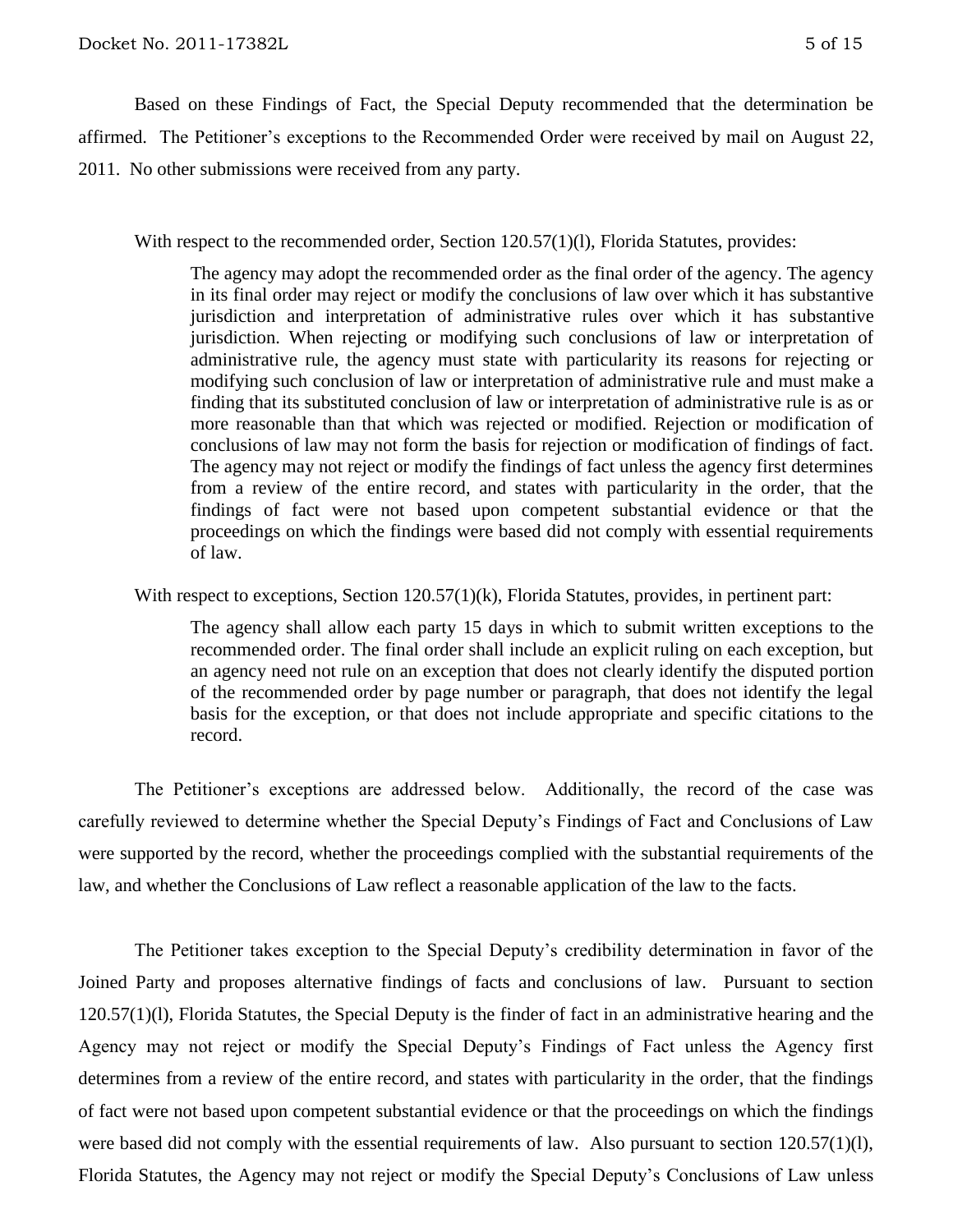the Agency first determines that the conclusions of law do not reflect a reasonable application of the law to the facts. A review of the record reveals that the Special Deputy resolved conflicts in evidence in favor of the Joined Party, the Special Deputy's Findings of Fact are supported by competent substantial evidence in the record, and the Special Deputy's Conclusions of Law reflect a reasonable application of the law to the facts. As a result, the Agency may not modify the Special Deputy's Findings of Fact or Conclusions of Law pursuant to section 120.57(1)(l), Florida Statutes, and accepts the findings of fact and conclusions of law as written by the Special Deputy. The Petitioner's exceptions are respectfully rejected.

The Petitioner also takes exception to several alleged procedural errors associated with the hearing. Specifically, the Petitioner alleges that it experienced unfair surprise in regard to written materials, the Special Deputy requested other witnesses for the Petitioner other than its president's family members, the Petitioner was given "serious misinformation," the Petitioner was told that it did not need an attorney, and the Petitioner was given incorrect information. As previously stated, section 120.57(1)(l), Florida Statutes, does not permit modification or rejection of the Special Deputy's Findings of Fact or Conclusions of Law unless the findings of fact are not supported by competent substantial evidence in the record, the proceedings on which the findings were based did not comply with the essential requirements of law, or the conclusions of law do not represent a reasonable application of the law to the facts. A review of the record demonstrates that the alleged procedural errors did not occur and that evidence in the record does not support the Petitioner's allegations. A review of the record also reflects that the Petitioner was given an opportunity to ask questions about the procedures, did not object to any procedures, and did not make any objections regarding unfair surprise during the hearing. A review of the record further reflects that the Special Deputy's Findings of Fact are supported by competent substantial evidence in the record, the proceedings complied with the essential requirements of law, and the Special Deputy's Conclusions of Law reflect a reasonable application of the law to the facts. Accordingly, the Agency accepts both the Special Deputy's Findings of Fact and Conclusions of Law without modification in accord with section 120.57(1)(1), Florida Statutes. The Petitioner's exceptions that allege procedural errors are respectfully rejected.

The Petitioner also contends that it complied with the federal law when classifying the Joined Party as an independent contractor. In *Brayshaw v. Agency for Work Force Innovation*, 58 So.3d 301, 302 (Fla. 1st DCA 2011), the court held that only Florida common law should apply when determining the nature of an employment relationship. A review of the record demonstrates that the Special Deputy concluded in the Conclusions of Law that the Joined Party was an employee based on several common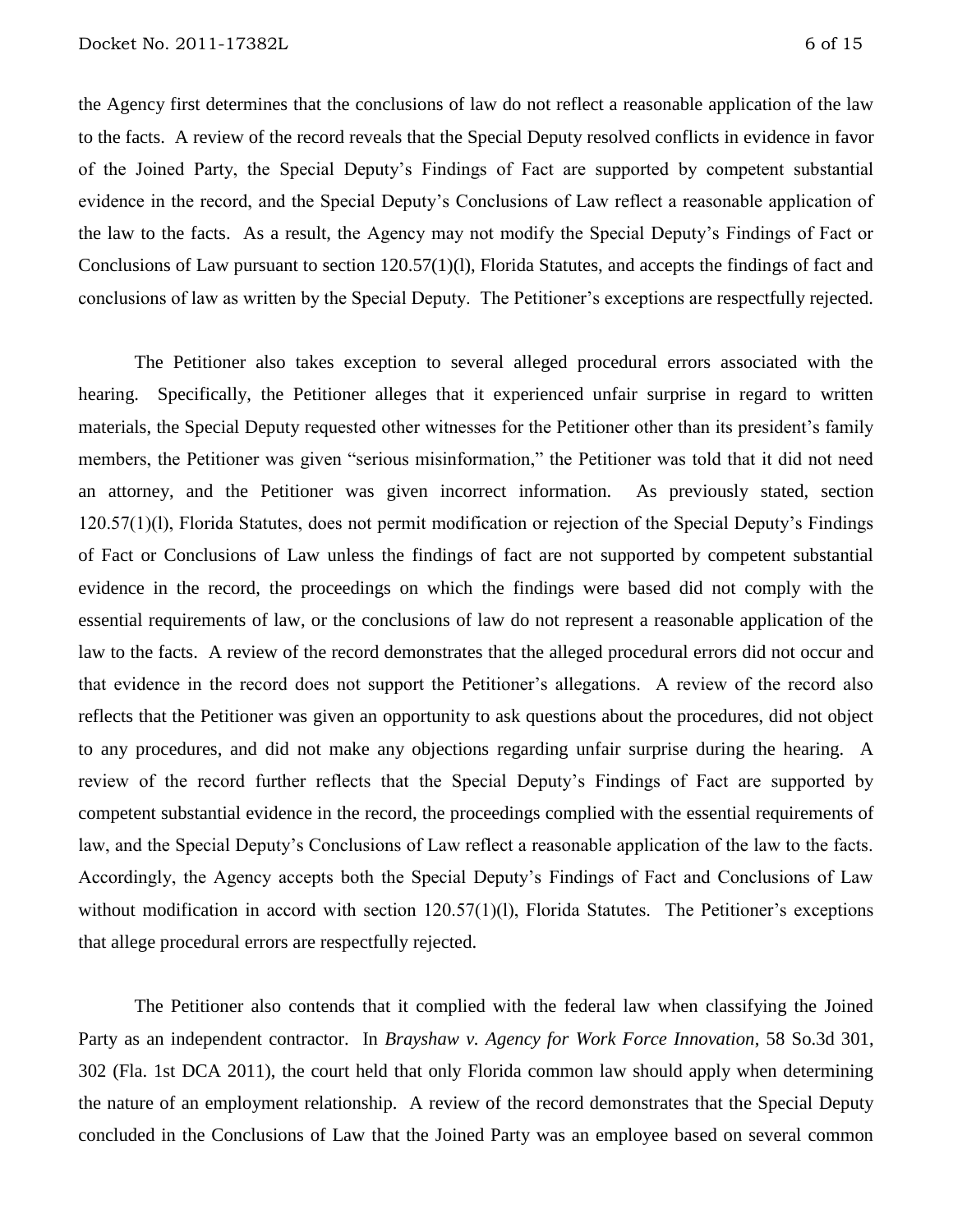law factors. Thus, the Special Deputy did not err when applying Florida common law rather than federal law in this case as required by the *Brayshaw* case. The Petitioner's exception is respectfully rejected.

The Petitioner argues that it received a determination from DOR that indicated that the Petitioner had classified the data work properly. While a determination dated March 7, 2008, holding that Julie Romano and other "marketing/data" workers performed services as independent contractors has been admitted as evidence, the record reflects that the determinations at issue in this case apply only to the services performed by the Joined Parties Ashley Interlandi and Tracey Lee as data managers and do not apply to the services performed by any other data managers. The record also reflects that the determinations hold that the Joined Parties performed services as employees of the Petitioner and that the Special Deputy affirmed both determinations in the Recommended Order. Competent substantial evidence in the record supports the Special Deputy's Findings of Fact. The Special Deputy's Conclusions of Law reflect a reasonable application of the law to the facts. Accordingly, the Agency does not reject the Special Deputy's Findings of Fact and Conclusions of Law. The Petitioner's exception is respectfully rejected.

A review of the record reveals that the Findings of Fact are based on competent, substantial evidence and that the proceedings on which the findings were based complied with the essential requirements of the law. The Special Deputy's Findings of Fact are thus adopted in this order. The Special Deputy's Conclusions of Law reflect a reasonable application of the law to the facts and are also adopted.

Having fully considered the record of this case, the Recommended Order of the Special Deputy, and the exceptions filed by the Petitioner, I hereby adopt the Findings of Fact and Conclusions of Law of the Special Deputy as set forth in the Recommended Order.

In consideration thereof, it is ORDERED that the determination dated January 14, 2011, is AFFIRMED.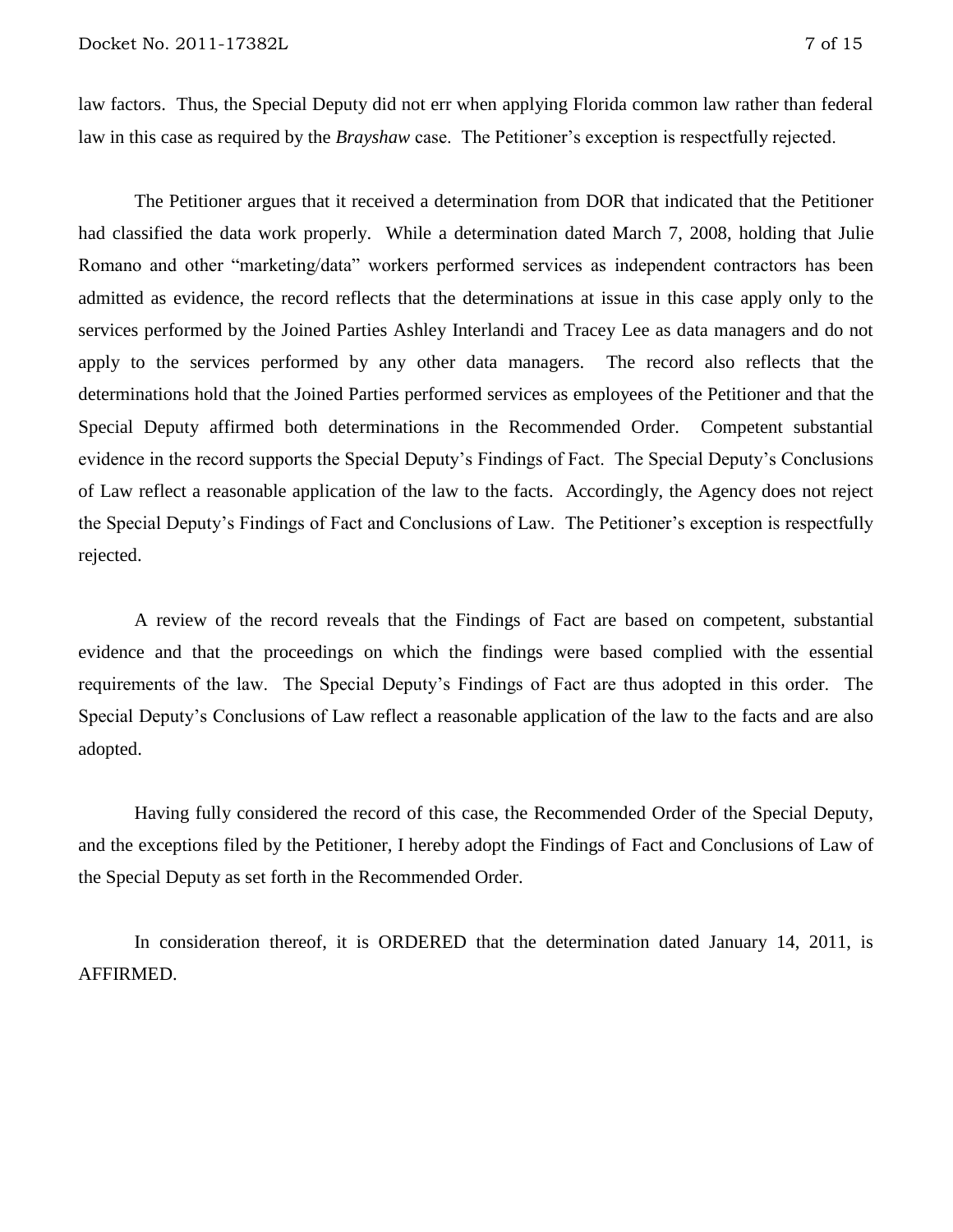

TOM CLENDENNING, Director of Workforce Services THE DEPARTMENT OF ECONOMIC **OPPORTUNITY** 

\_\_\_\_\_\_\_\_\_\_\_\_\_\_\_\_\_\_\_\_\_\_\_\_\_\_\_\_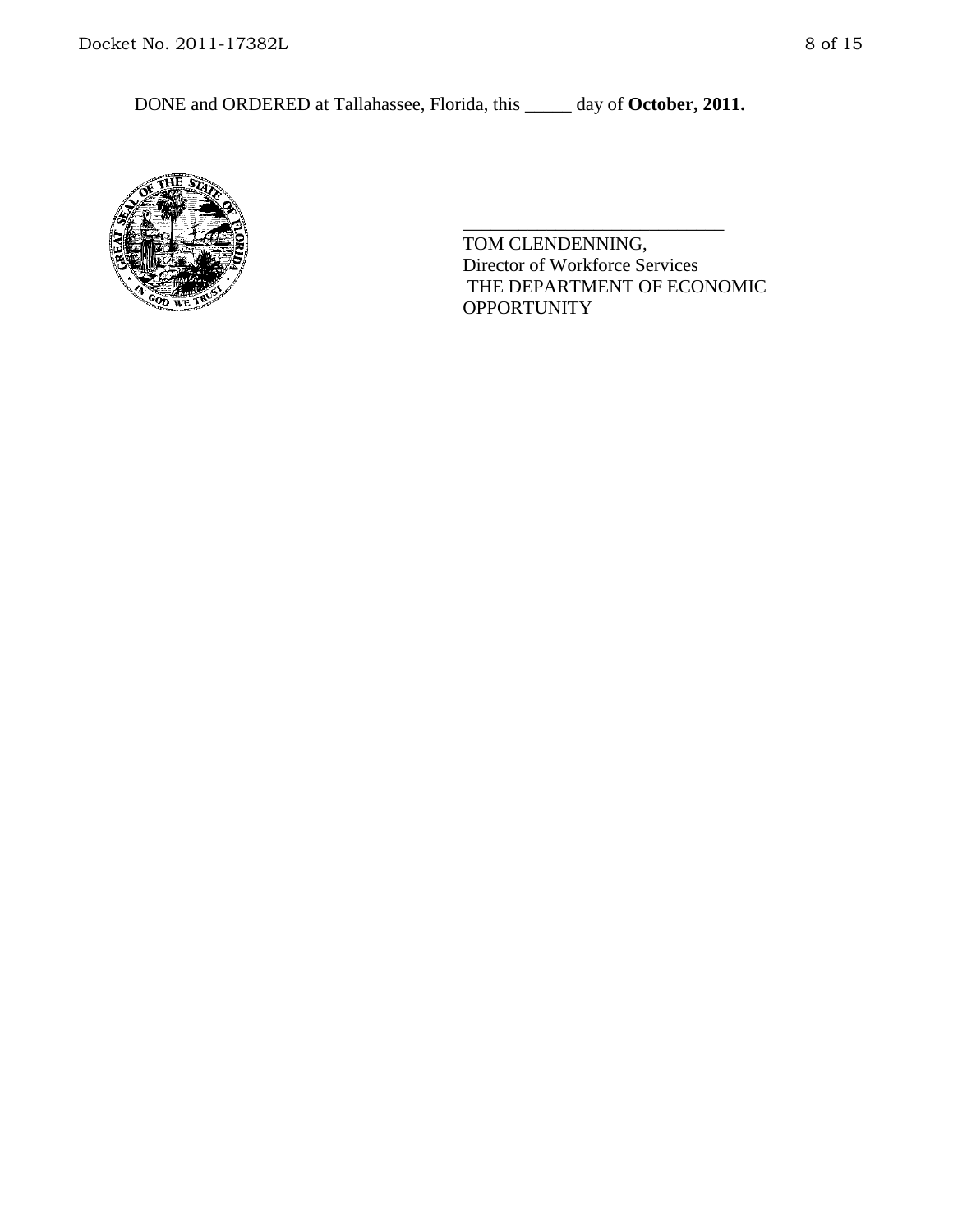### **AGENCY FOR WORKFORCE INNOVATION Unemployment Compensation Appeals**

MSC 345 CALDWELL BUILDING 107 EAST MADISON STREET TALLAHASSEE FL 32399-4143

#### **PETITIONER:**

Employer Account No. - 2169723 NEXTSTEP MARKETING INTERNATIONAL IN ATTN: JUNE KOTELES 8597 BONITA ISLE DR LAKE WORTH FL 33467

#### **RESPONDENT:**

State of Florida Agency for Workforce Innovation c/o Department of Revenue

#### **PROTEST OF LIABILITY DOCKET NO. 2011-17382L**

## **RECOMMENDED ORDER OF SPECIAL DEPUTY**

TO: Assistant Director Agency for Workforce Innovation

This matter comes before the undersigned Special Deputy pursuant to the Petitioner's protest of the Respondent's determination dated January 14, 2011.

After due notice to the parties, a telephone hearing, consolidated with 2010-54782, was held on June 14, 2011. The Petitioner, represented by its president, appeared and testified. Six former Data Managers appeared as witnesses for the Petitioner. The Respondent, represented by a Department of Revenue Tax Auditor II, appeared and testified. Joined Party Ashley Interlandi appeared and testified. Joined Party Tracey Lee appeared and testified.

The record of the case, including the recording of the hearing and any exhibits submitted in evidence, is herewith transmitted. Proposed Findings of Fact and Conclusions of Law were received from the Petitioner.

#### **Issue:**

Whether services performed for the Petitioner by the Joined Party constitute insured employment, and if so, the effective date of liability, pursuant to Section 443.036(19), 443.036(21); 443.1216, Florida Statutes.

#### **Findings of Fact:**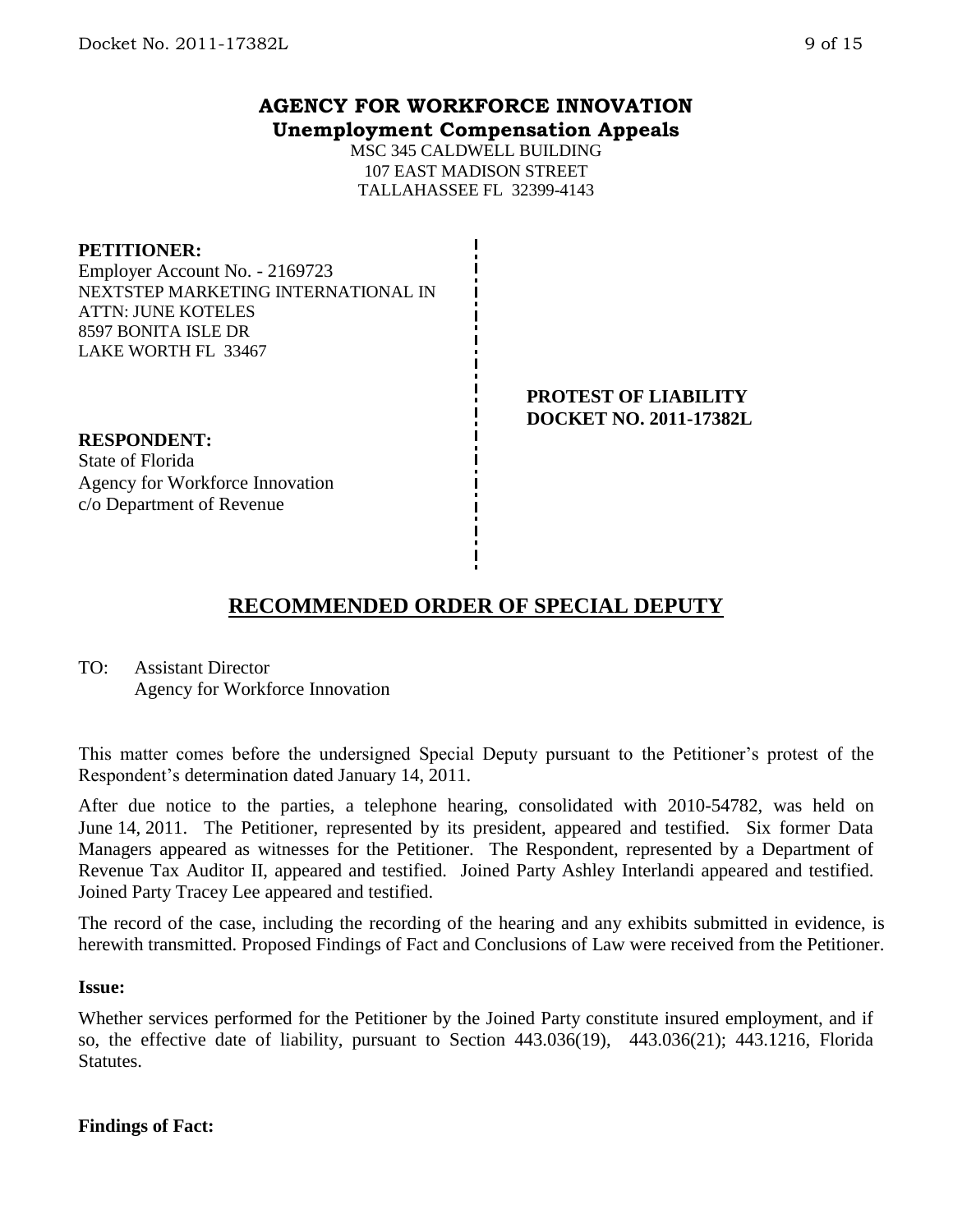- 1. The Petitioner is a corporation which operated a media consulting business from November 1996 until July 31, 2009. The business was operated from the home of the Petitioner's president. The Petitioner's clients included television, radio, newspaper, cable, and billboard companies. The Petitioner provided a variety of services to its clients to help the clients increase the clients' advertising revenue. The Petitioner used newspaper advertising data from various cities in providing the consulting services for the Petitioner's clients.
- 2. The Petitioner hired Joined Party Tracey Lee on or about June 19, 2000, to be a Data Manager. Data Managers were responsible for reviewing the advertisements published in various newspapers, measuring the advertisements, compiling data about the advertisements, and inputting the data into the Petitioner's computer system. Tracey Lee was trained by other Data Managers who were employed by the Petitioner. Tracey Lee was taught to use red ink pens to mark certain advertisements and blue ink pens to mark other types of advertisements. The Petitioner provided her with two boxes of red ink pens, two boxes of blue ink pens, an eighteen inch ruler, and an easel. Tracey Lee was required to provide her own computer and the Petitioner loaded the Petitioner's software on the computer. Tracey Lee performed the work from her own home.
- 3. The Petitioner determined that Tracey Lee would be paid \$200 per week for each newspaper that she was assigned to analyze. The Petitioner provided the newspapers. The Petitioner withheld payroll taxes from the pay and at the end of each year the Petitioner reported the earnings on Form W-2 as wages. No fringe benefits were provided with the exception of a Christmas bonus.
- 4. Joined Party Ashley Interlandi was hired by the Petitioner to be a Data Manager on or about December 1, 2003. At that time the Petitioner had approximately ten Data Managers who were employees of the Petitioner. Ashley Interlandi is the niece of Tracey Lee. Tracey Lee trained Ashley Interlandi in the same manner that she had been trained when she began her employment in 2000. The Petitioner provided the same tools, supplies, and computer software to Ashley Interlandi as had been provided to Tracey Lee. The Petitioner provided the newspapers. Taxes were withheld from the pay and at the end of 2003 the Petitioner reported the earnings on Form W-2 as wages. Ashley Interlandi was hired by the Petitioner under the same terms and conditions as Tracey Lee.
- 5. The Petitioner established a deadline each week, 5 PM on Thursday, for the Data Managers to complete the work and to upload the data. The Petitioner would then review the data that was uploaded and notify each Data Manager if there were any corrections to be made, such as spelling errors. The Data Managers were required to make the corrections unless it could be shown that there was no error. The Data Managers were required to keep the newspapers for three months after the information was uploaded.
- 6. Some newspapers contained advertising supplements, however, it was a common occurrence that the supplements were missing from the newspapers that were delivered to the Data Managers. The Petitioner would not be aware if a Data Manager missed some of the advertisements in the newspaper. The Petitioner would be aware after reviewing the uploaded data if a Data Manager missed an advertising supplement. The Petitioner would contact the Data Manager so that the Data Manager could check the newspaper to see if the advertising supplement was present. If the supplement was missing the Petitioner would provide the supplement to the Data Manager.
- 7. Tracey Lee and Ashley Interlandi worked from their homes without direct supervision. They determined when to perform the work as long as the work was completed before the deadline. They were not required to track the hours worked or to report the hours to the Petitioner.
- 8. Effective January 1, 2004, the Petitioner decided to reclassify all of the Data Managers from employees to independent contractors. The only change in the terms and conditions of the work was that the Petitioner discontinued withholding payroll taxes from the pay. Beginning with 2004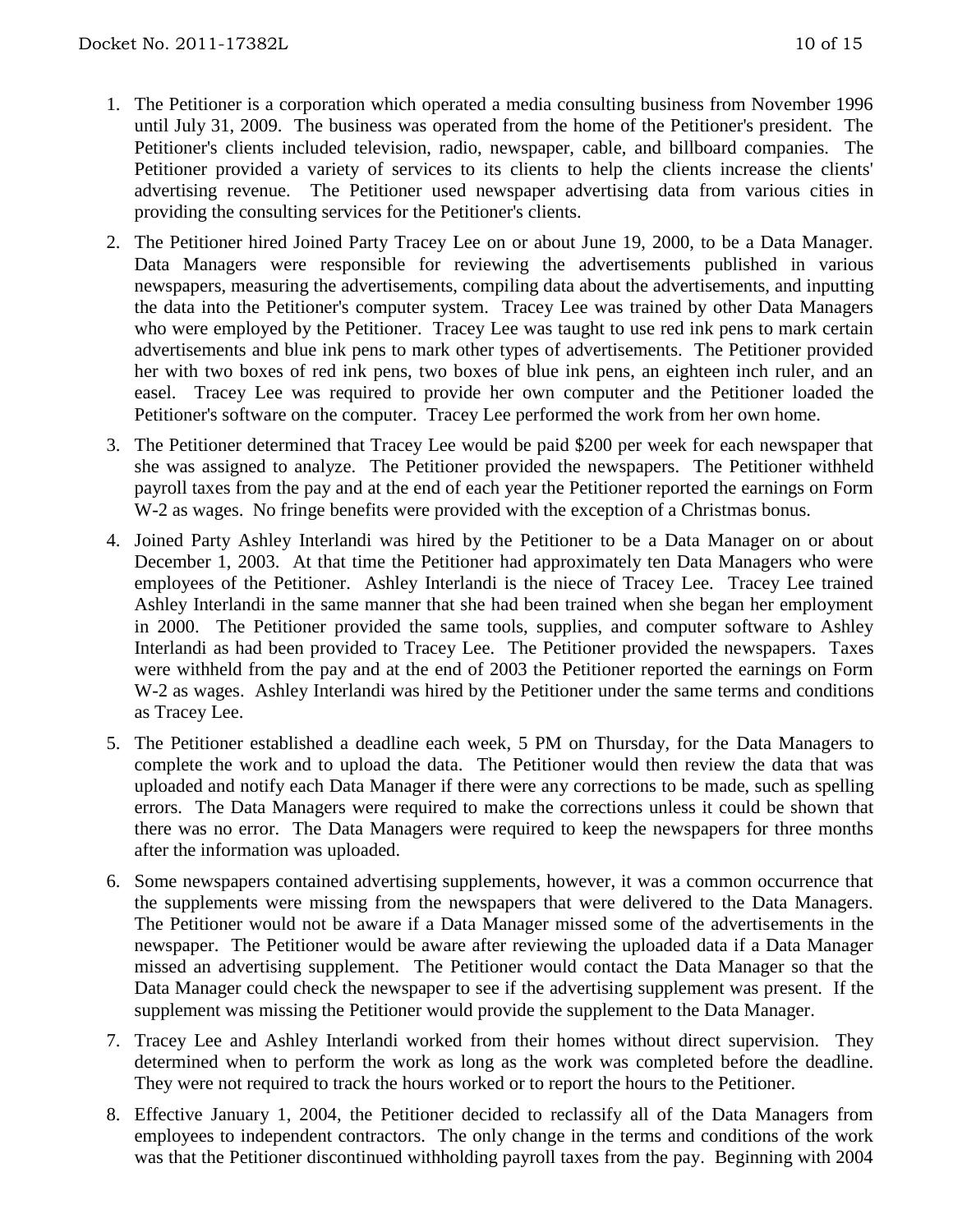the Petitioner reported the earnings of each Data Manager on Form 1099-MISC as nonemployee compensation.

- 9. In April 2006 the Petitioner created an *Independent Contractor Agreement* to be signed by the Data Managers. The Agreement did not represent any change in the duties, method of pay, or terms and conditions under which the work was performed. Ashley Interlandi signed the Agreement on April 17, 2006, and Tracey Lee signed the Agreement on April 25, 2006.
- 10. The *Independent Contractor Agreement* states that the term of the agreement is for a period of one year and that the Agreement will automatically renew each year unless written notice of nonrenewal is provided by either party at least thirty days prior to the end of any one year term unless the Agreement was voluntarily terminated by either party by giving at least fourteen calendar days notice of termination, or unless the agreement was terminated by the Petitioner without notice for cause.
- 11. The *Independent Contractor Agreement* states that the Data Manager is responsible for performing certain services, including but not limited to: inputting of newspaper advertising data into the Petitioner's software and transferring the data to the Petitioner's FTP site to meet weekly and monthly deadlines; checking and correcting advertising data entered; contacting points of origination for newspapers to address shipping related issues; obtaining advertising rates from newspapers; accessing vendor source memberships for information and using that information to produce reports and graphs and inputting certain information obtained from those sources into the Petitioner's software; producing periodic reports for clients; creating instruction manuals, charts, and spreadsheets for both internal use and for use by the Petitioner's clients; creating training programs utilizing software purchased by the Petitioner; e-mailing reports and information to clients; helping clients and prospects; and being responsible for all other services requested by the Petitioner. The Agreement provides that the Data Manager shall act in good faith and devote as much time as is reasonably necessary to perform the responsibilities assigned from time to time by the Petitioner.
- 12. The *Independent Contractor Agreement* provides that the Petitioner will pay the Data Manager, for delivery of assigned services on or before the deadline, a regular, set gross amount on a biweekly basis, the amount of which will be subject to adjustment by the Petitioner, at the Petitioner's sole discretion, based on the workload and performance of the Data Manager. The Agreement provides that the Data Manager is not limited to working a forty hour workweek and is not entitled to additional compensation for any hours in excess of forty hours in a workweek. The Agreement states that it is understood that the Petitioner is not required to withhold taxes from any payment.
- 13. The *Independent Contractor Agreement* provides that any inventions, developments, creative works, and useful ideas of any description resulting from or related to work performed for the Petitioner by the Data Manager, whether during regular business hours or not, which the Data Manager conceives or develops, either in whole or in part, either alone or jointly with others, during the term of the engagement with the Petitioner, will be the sole property of the Petitioner.
- 14. The *Independent Contractor Agreement* states that Agreement and all of the Data Manager's rights, duties, and obligations under the Agreement are personal in nature and shall not be assignable by the Data Manager. The *Independent Contractor Agreement* provides that during the Data Manager's engagement with the Petitioner, and for a period of twelve months after termination, the Data Manager shall not, without the authorized express written approval of the Petitioner, directly or indirectly own, manage, participate in or otherwise engage in any form or have any connection with any business which is in the business, in whole or in part or is in any way involved in the business, of supplying and/or marketing newspaper advertising data. The Agreement provides that the Data Manager may make passive investments in a competitive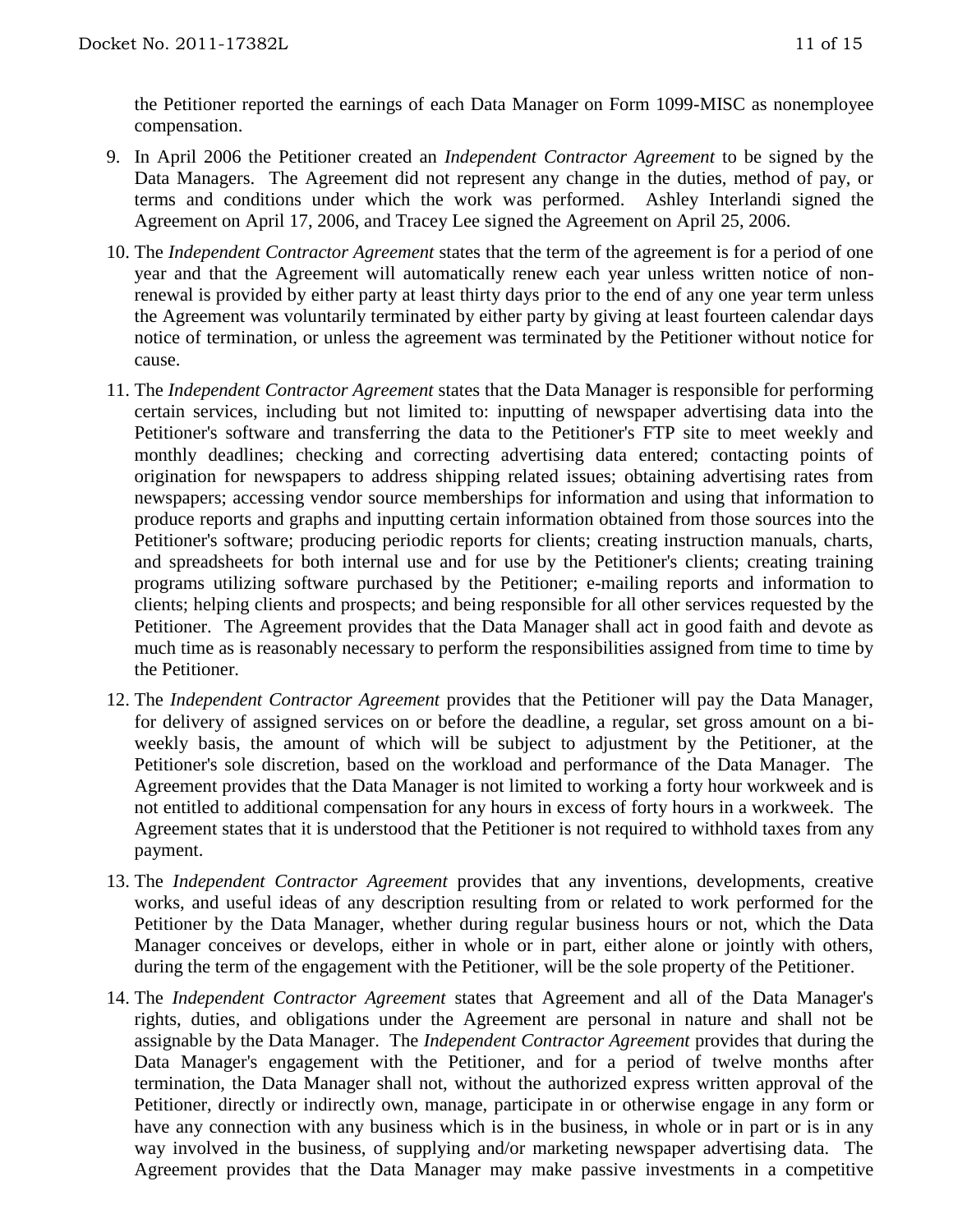enterprise, the shares of which are publicly traded, provided that the Data Manager's holdings in such enterprise do not exceed five percent of the outstanding shares of stock of such enterprise.

- 15. The Data Managers were not required to notify the Petitioner if the Data Manager was ill or unable to work on any particular day unless the illness would prevent the Data Manager from meeting the deadline. In July 2007 Joined Party Ashley Interlandi was ill and was hospitalized. She was not able to meet the deadline and asked the Petitioner for permission to allow Joined Party Tracey Lee to perform the work for her. The request was granted.
- 16. For a period of time the Petitioner assigned to Joined Party Tracey Lee the responsibility of ensuring that all of the Data Managers received their assigned newspapers each week. The Petitioner paid additional money to Tracey Lee for performing that assigned duty. Subsequently, the Petitioner assigned that responsibility to another Data Manager. The Petitioner did not reduce the pay of Tracey Lee even though Tracey Lee was no longer responsible for performing that task.
- 17. The Petitioner assigned to Tracey Lee the responsibility of training several new Data Managers, including Ashley Interlandi. No additional pay was provided for training the Data Managers. The Petitioner also started a toll free twenty-four hour help line for the Petitioner's clients. The Petitioner told Tracey Lee that Tracey Lee had to be on-call twenty-four hours a day in case the Petitioner needed to contact Tracey Lee for information in regard to any call which the Petitioner received from a client on the help line, so that the Petitioner could respond to the client.
- 18. Neither Joined Party Tracey Lee nor Joined Party Ashley Interlandi had any occupational or business license, or liability insurance. Neither offered data management services to the general public or performed data management services for anyone other than the Petitioner. Even though both Tracey Lee and Ashley Interlandi were informed by the Petitioner in January 2004 that they had been reclassified by the Petitioner to be independent contractors, and although both Tracey Lee and Ashley Interlandi signed the Independent Contractor Agreement in April 2006, they believed that, at all times, they were employees of the Petitioner.
- 19. By certified letter mailed June 18, 2009, the Petitioner notified all of the Data Managers, including Joined Party Tracey Lee and Joined Party Ashley Interlandi, that the *Independent Contractor Agreement* was canceled effective July 17, 2009. The Petitioner ceased operations on July 31, 2009.

## **Conclusions of Law:**

- 20. The issue in this case, whether services performed for the Petitioner by Joined Party Tracey Lee constitute employment subject to the Florida Unemployment Compensation Law, is governed by Chapter 443, Florida Statutes. Section 443.1216(1)(a)2., Florida Statutes, provides that employment subject to the chapter includes service performed by individuals under the usual common law rules applicable in determining an employer-employee relationship.
- 21. The Supreme Court of the United States held that the term "usual common law rules" is to be used in a generic sense to mean the "standards developed by the courts through the years of adjudication." United States v. W.M. Webb, Inc., 397 U.S. 179 (1970).
- 22. The Supreme Court of Florida adopted and approved the tests in 1 Restatement of Law, Agency 2d Section 220 (1958), for use to determine if an employment relationship exists. See Cantor v. Cochran, 184 So.2d 173 (Fla. 1966); Miami Herald Publishing Co. v. Kendall, 88 So.2d 276 (Fla. 1956); Magarian v. Southern Fruit Distributors, 1 So.2d 858 (Fla. 1941); see also Kane Furniture Corp. v. R. Miranda, 506 So.2d 1061 (Fla. 2d DCA 1987).
- 23. Restatement of Law is a publication, prepared under the auspices of the American Law Institute, which explains the meaning of the law with regard to various court rulings. The Restatement sets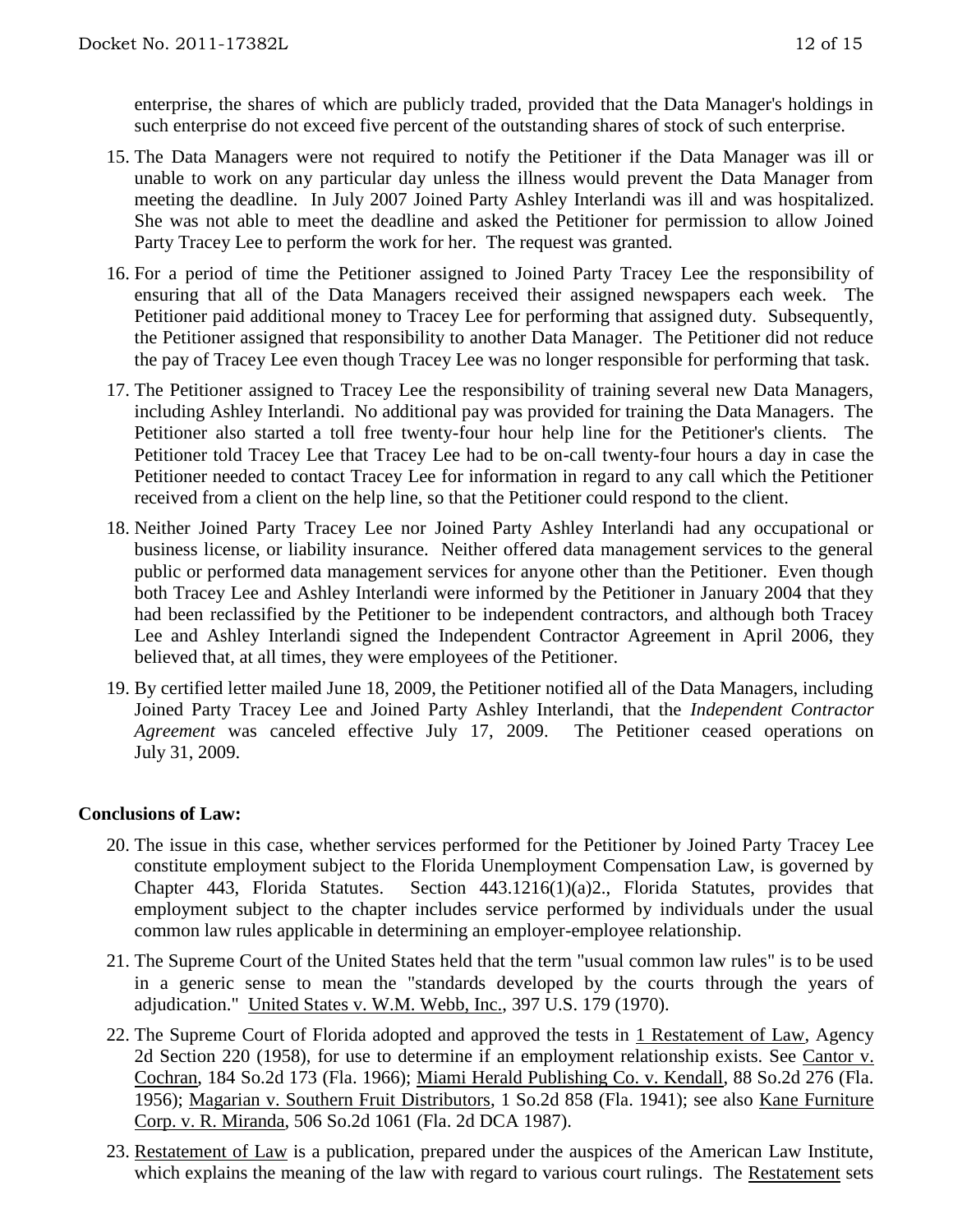forth a nonexclusive list of factors that are to be considered when judging whether a relationship is an employment relationship or an independent contractor relationship.

- 24. 1 Restatement of Law, Agency 2d Section 220 (1958) provides:
	- (1) A servant is a person employed to perform services for another and who, in the performance of the services, is subject to the other's control or right of control.
	- (2) The following matters of fact, among others, are to be considered:
		- (a) the extent of control which, by the agreement, the business may exercise over the details of the work;
		- (b) whether or not the one employed is engaged in a distinct occupation or business;
		- (c) the kind of occupation, with reference to whether, in the locality, the work is usually done under the direction of the employer or by a specialist without supervision;
		- (d) the skill required in the particular occupation;
		- (e) whether the employer or the worker supplies the instrumentalities, tools, and the place of work for the person doing the work;
		- (f) the length of time for which the person is employed;
		- (g) the method of payment, whether by the time or by the job;
		- (h) whether or not the work is a part of the regular business of the employer;
		- (i) whether or not the parties believe they are creating the relation of master and servant;
		- (j) whether the principal is or is not in business.
- 25. Comments in the Restatement explain that the word "servant" does not exclusively connote manual labor, and the word "employee" has largely replaced "servant" in statutes dealing with various aspects of the working relationship between two parties.
- 26. In Department of Health and Rehabilitative Services v. Department of Labor & Employment Security, 472 So.2d 1284 (Fla. 1<sup>st</sup> DCA 1985) the court confirmed that the factors listed in the Restatement are the proper factors to be considered in determining whether an employer-employee relationship exists. However, in citing La Grande v. B&L Services, Inc., 432 So.2d 1364, 1366 (Fla.  $1<sup>st</sup> DCA$  1983), the court acknowledged that the question of whether a person is properly classified an employee or an independent contractor often cannot be answered by reference to "hard and fast" rules, but rather must be addressed on a case-by-case basis.
- 27. The Petitioner's business was to provide newspaper advertising data to the Petitioner's clients. The assigned duties of Ashley Interlandi and Tracey Lee were to compile the data and upload it using the Petitioner's software so that the Petitioner could provide the data to the Petitioner's clients. The work performed by Ashley Interlandi and Tracey Lee was not separate and distinct from the Petitioner's business but was a necessary and integral part of the business.
- 28. It is undisputed that both Ashley Interlandi and Tracey Lee were hired to be employees of the Petitioner. Effective January 1, 2004, the Petitioner unilaterally altered the agreement of hire to reclassify the employees to independent contractors. Although both Ashley Interlandi and Tracey Lee tacitly accepted the forced reclassification, the evidence does not show that there was a meeting of the minds concerning the reclassification. Ashley Interlandi and Tracey Lee both continued to believe that they were the Petitioner's employees rather than independent contractors. In April 2006 Ashley Interlandi and Tracey Lee were required to sign a written *Independent Contractor Agreement.*
- 29. A statement in an agreement that the existing relationship is that of independent contractor is not dispositive of the issue. Lee v. American Family Assurance Co. 431 So.2d 249, 250 (Fla. 1<sup>st</sup> DCA 1983). In Justice v. Belford Trucking Company, Inc., 272 So.2d 131 (Fla. 1972), a case involving an independent contractor agreement which specified that the worker was not to be considered the employee of the employing unit at any time, under any circumstances, or for any purpose, the Florida Supreme Court commented "while the obvious purpose to be accomplished by this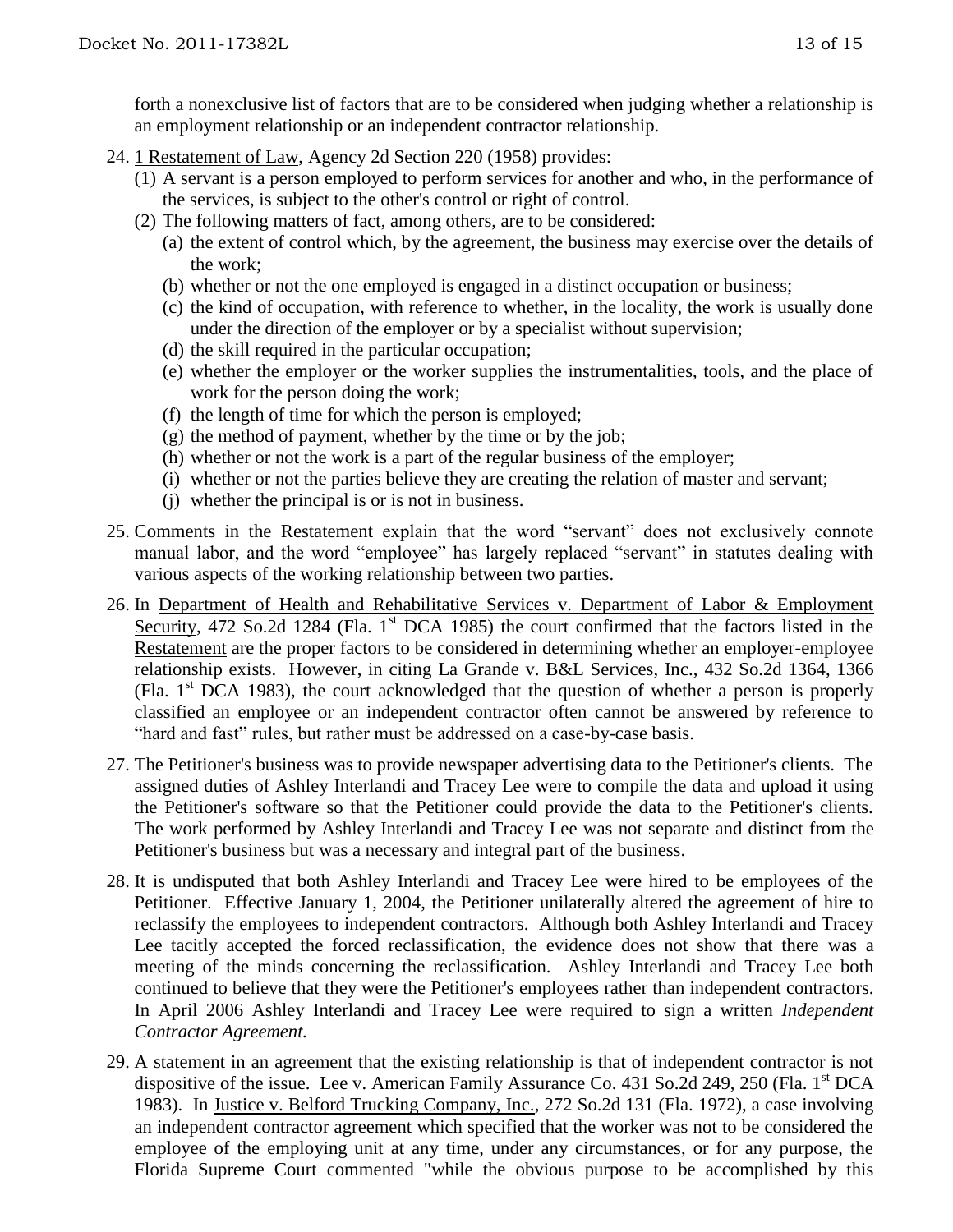document was to evince an independent contractor status, such status depends not on the statements of the parties but upon all the circumstances of their dealings with each other."

- 30. The reclassification initiated by the Petitioner effective January 1, 2004, and expressed in writing by the *Independent Contractor Agreement* in April 2006, did not involve any change in the terms and conditions of the relationship other than the Petitioner discontinued withholding payroll taxes from the pay. The Petitioner continued to control how many newspapers each Joined Party was required to work, which newspapers each Joined Party was required to work, the deadlines for working the newspapers, and how long the Joined Parties were required to retain the newspapers after the work was completed. The Joined Parties never had an option of performing services from the Petitioner's premises. They were required by the Petitioner to perform services from a location other than the Petitioner's location. The Petitioner determined the method of pay and the rate of pay, which was subject to change solely in the discretion of the Petitioner. The Joined Parties were not allowed to engage others to perform the work for them without the Petitioner's permission. According to the *Independent Contractor Agreement* any useful ideas or creative works developed by the Joined Parties, even if not during business hours, constituted the sole property of the Petitioner. The *Independent Contractor Agreement* prohibits the Joined Parties from performing services in any form with any business that supplies or markets newspaper advertising data during the term of the Agreement and for a period of twelve months after termination of the Agreement. These facts reveal that, by the Agreement, the Petitioner had a significant right to control what was done and how it was done.
- 31. The evidence does not show that any significant skill or special knowledge was required to perform the work. The greater the skill or special knowledge required to perform the work, the more likely the relationship will be found to be one of independent contractor. Florida Gulf Coast Symphony v. Florida Department of Labor & Employment Sec., 386 So.2d 259 (Fla. 2d DCA 1980)
- 32. The Joined Parties were required to provide their own computers and the Petitioner provided the computer software. The Petitioner provided the newspapers. The Joined Parties worked from their own homes and no other significant expenses were present.
- 33. The Petitioner paid the Joined Parties a flat rate per newspaper, regardless of the amount of time needed to work the newspaper. Both the method of pay and the rate of pay were determined by the Petitioner. The financial aspects of the relationship were controlled by the Petitioner. Although the Joined Parties were paid by the job rather than time worked, Section 443.1217(1), Florida Statutes, provides that the wages subject to the Unemployment Compensation Law include all remuneration for employment including commissions, bonuses, back pay awards, and the cash value of all remuneration in any medium other than cash. The fact that the Petitioner chose not to withhold payroll taxes from the pay does not, standing alone, establish an independent contractor relationship.
- 34. Ashley Interlandi performed services for the Petitioner for a period of approximately six and onehalf years. Tracey Lee performed services for the Petitioner for a period of approximately nine years. The Petitioner had the right to terminate the relationships at any time with the only requirement being that the Petitioner provide fourteen days notice of termination. The Petitioner could terminate the relationships at any time without notice if the Petitioner determined that there was cause to do so. These facts reveal the existence of at-will relationships of relative permanence. In Cantor v. Cochran, 184 So.2d 173 (Fla. 1966), the court in quoting 1 Larson, Workmens' Compensation Law, Section 44.35 stated: "The power to fire is the power to control. The absolute right to terminate the relationship without liability is not consistent with the concept of independent contractor, under which the contractor should have the legal right to complete the project contracted for and to treat any attempt to prevent completion as a breach of contract."